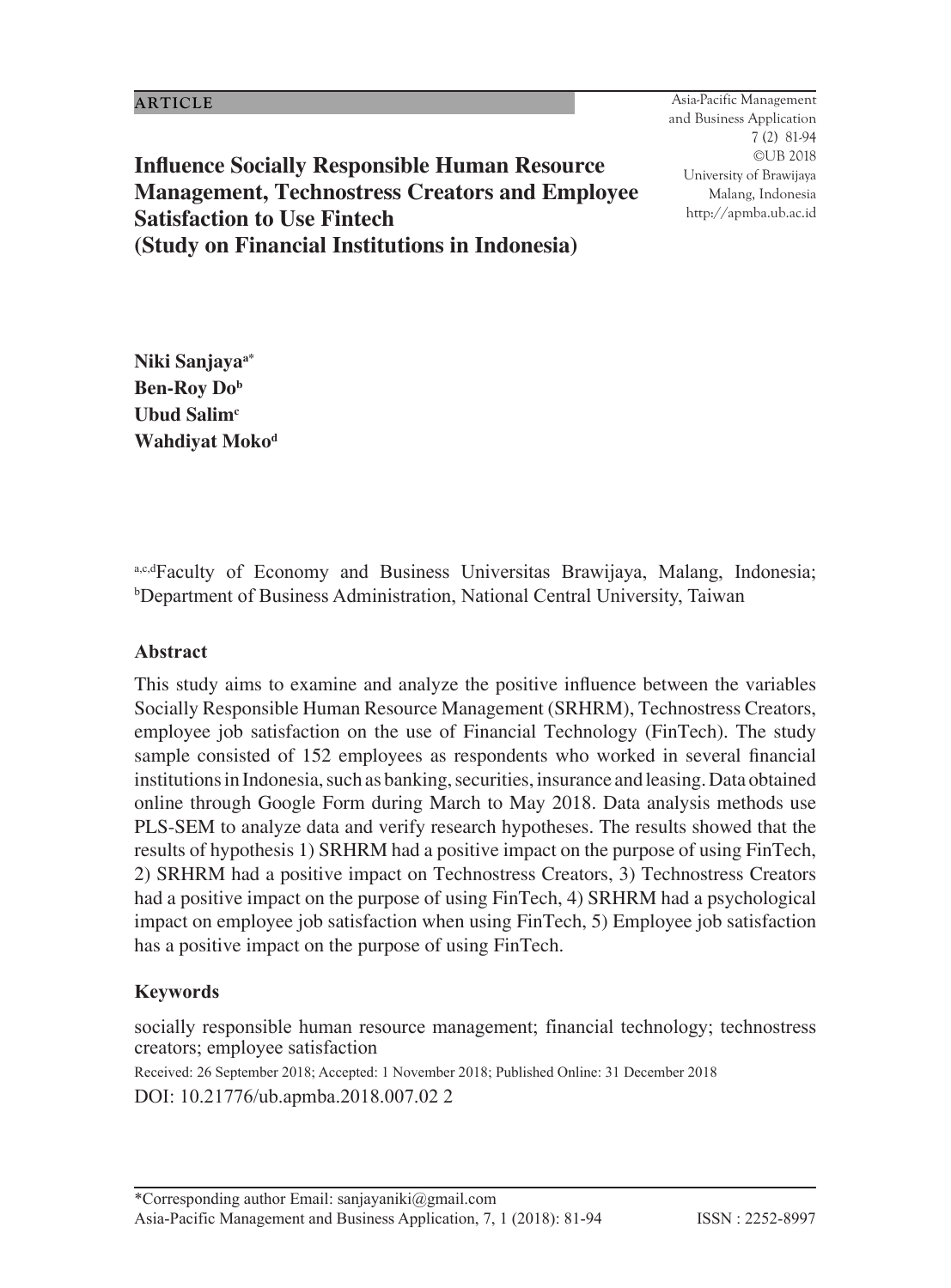# **Introduction**

Socially responsible human resource management (SRHRM) is a practically action of human resource management (HRM) divisions that are practical actions used by organizations in fulfilling external corporate social responsibility (CSR) programs which in practice want to influence attitudes and employee behavior in a positive direction and support the company's performance in the process that including recruitment of socially responsible employee candidates, CSR training, and employees social contributions during promotion, reward, compensation, and performance appraisal (Shen, J., & Benson, J., 2014). Therefore, CSR implementation requires support from employees to take initiatives in embracing socially responsible attitudes and behavior, and facilitate employee job satisfaction (Shen, J., & Zhang, B., 2017).

In the banking sector, HRM practices are considered to have a major impact on the creation of banking products, quality of services to clients, and the operational supportive aspects. Following Haines, V. Y., & St-Onge, S. (2011), with rapid growth in the information communication technology (ICT), human resource information system (HRIS) has been commonly used to improve organizational performance in the banking and financial sectors to meet the demand better service quality by the customers. While HRIS is an important component of the banking and financial sector and well known among developing countries (Ahmer, Z., 2013), a recent trend is to incorporate financial technology (FinTech). FinTech refers to the use of technology created for the efficiency of banking operations through new business models, applications, and products related to the financial services. FinTech impacts not only financial institutions, but also regulators, customers, and several industries (Leong, C., Tan, B., Xiao, X., Chian, F.T., & Sun, Y., 2017).

In addition to traditional banking services such as savings accounts, FinTech encourages stronger collaboration among existing services to build synergies to form a healthier and more inclusive macro economy. For instance, nowadays an ATM can allow for cardless cash withdrawal by using the latest FinTech to identify the user to ensure security and enlarge its reach (Iqbal, M., 2017). FinTech can also facilitate new business model development, such as payment, transfer, clearing, and settlement (payment, clearing and settlement). This activity is closely related to mobile payments (either b\y banks or non-bank financial institutions), electronic wallets (digital wallet), digital currencies and the use of ledger technology (distributed ledger technology, DLT) for infrastructure payment. These models aim to increasing inclusion in the field of financial services and ensuring better access to consumers for payment services and ensure smooth functioning of the payment system.

This model can also contribute to the management of a large number of transactions and transfers and large settlements between financial institutions. Deposits, loans and additional capital (deposits, lending and capital raising). FinTech's most common innovations in this field are crowdfunding and online P2P (peer-to-peer) lending platforms,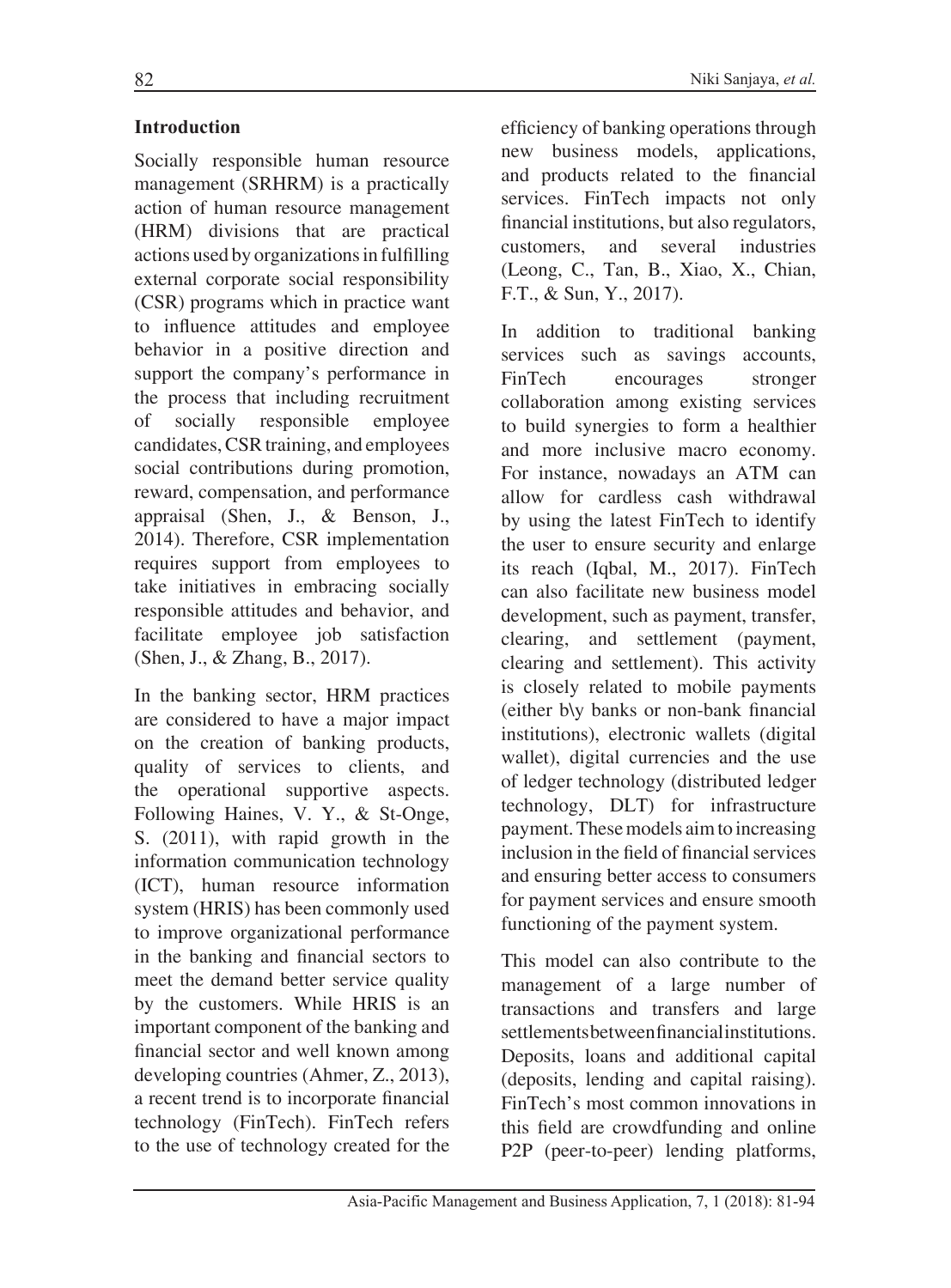digital currencies and DLT. This application is closely related to financial intermediation. Traditional banks not only compete against fellow financial institutions, but also newcomers in the service industry sector. Consequently, banks may have to consider their roles in the community outside of economic activities alone. The development of global evolution in financial technology innovation has also influenced the development of FinTech in Indonesia.

One possible result is to incorporate sustainable social and environmental sustainability in their mission (Yip, A., & Bocken, N., 2017). FinTech aims to facilitate customers in performing banking activities such as for payments or savings online, without having to deal with cash or necessity to come directly to the bank (GSMA, 2017). As HR practices in the banking sector is known to be quite complex (Masum, A.K.M., Azadac, Md. A. K., & Beh, L.S., 2015), shifting the priority from face-to-face interaction towards faceless users of ICT can be very challenging for many employees, as doing so requires each employee to learn new technology application with every update, the need to take phone calls and reply to instant messages, on top of daily routines. It can be very burdensome and cause huge stress to have negative effects for employees in the long term health (Tu, Q., Wang, K., & Shu, Q., 2005). Research on stress has identified technology is become a factor that can cause stress on an employee (Cooper, C.L.; Dewe, PJ.; &O'Driscoll, M.P., 2001).

Technostress is defined as the stress caused by the use of information systems (IS) experienced by individuals within the organization (Ragu-Nathan, T. S., Tarafdar, M., Ragu-Nathan, B. S., & Tu, Q., 2008). IS is considered to be a technostress creator, and is associated with processes and variables that put psychological stress on employees (Tarafdar, M., Cooper, C.L., & Stich, J.F., 2017). For instance, used formative modelling to identify technostress creators and inhibitors to test the effect of technostress resulting from an employee's inability to face ICT. Prior research indicated 47% of employees in financial services industry believed technology may put their job into risk and became a threat, followed by employee compliance as the next most fearful one (37%), while the least worried was human resources workers at 15% (BII, 2016). Therefore, Tu, Q., Wang, K., & Shu, Q. (2005) called for specific measures to reduce technostress in the internal environment and define an extreme technostress is known to lead to job burnout, job dissatisfaction, and an intention to quit from the job. Consequently, employees will take counterbalancing actions to reduce job satisfaction under their expectation of an organization.

According to the background above, the research aims are (1) Is there any significant effect of SRHRM that able to improve on intention to use FinTech as well as to reduce the effects on Technostress Creators?. Moreover (2) Is there any significant effect of Technostress Creators that able to incerase on intention to use FinTech as well as to incerase on Employee Satisfaction at using FinTech?. Lastly the aims of the research is to highlight (3) Whether there any significant effect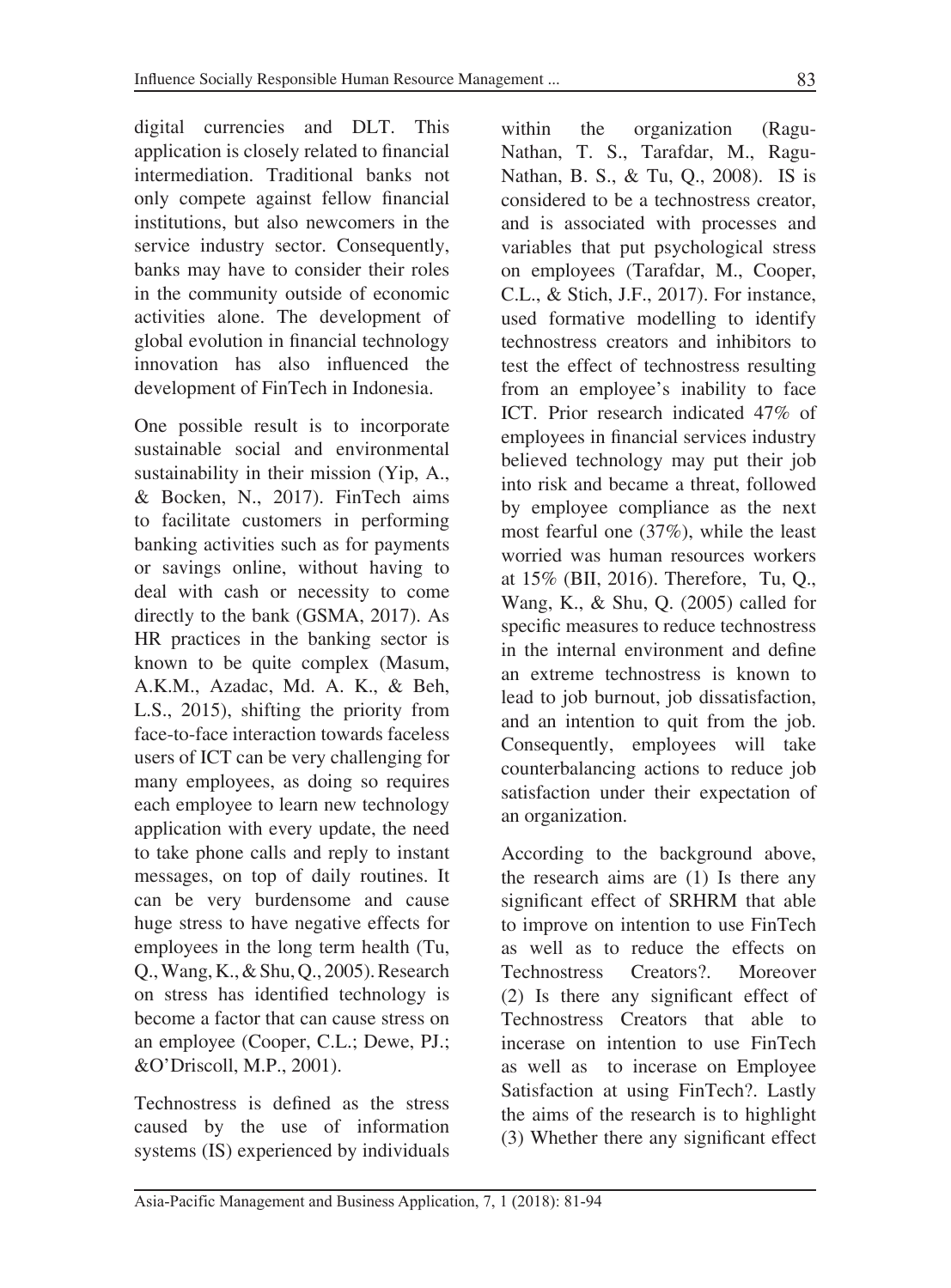of Employee Satisfaction that able to incerase on intention to use FinTech?

# **Method**

This research has used quantitative descriptive approach which pointed to theory and concept examination through variable measurement in matrix and number. That is according to data analysis procedure and statistic tools to measure and examine hypothesis. Processing statistical data has an important role in research because the results of data processing will be concluded by research. Data analysis methods will be discussed regarding descriptive analysis and path analysis using SPSS 22.0. Based on the above research framework and hypothesis, this study uses the PLS software for statistical analysis and research hypothesis verification for data collection.

### **Data Collectıon**

The quantitative data used in this study comes from secondary data, namely in the form of a questionnaire distributed to samples which is in Indonesia and then collected online through Google Form.

The questionnaire utilized 7-point Likert scale, the format that is considered to have fine reliability, validity, discriminating power, and testretest (stability) index (Budiaji, W., 2013), Seven-point answer format also indicates a high standard of agreement, or indicates inconsiderable agreement plus a response style (Dolnicar, S., Grun, B., Lesich, F., Rossiter, J., 2011), where  $1=$  strongly disagree,  $2=$  disagree,  $3=$ somewhat disagree,  $4=$  the neutral,  $5=$ somewhat agree, 6= agree, 7= strongly disagree.



**Figure 1. Conceptual Framework Research**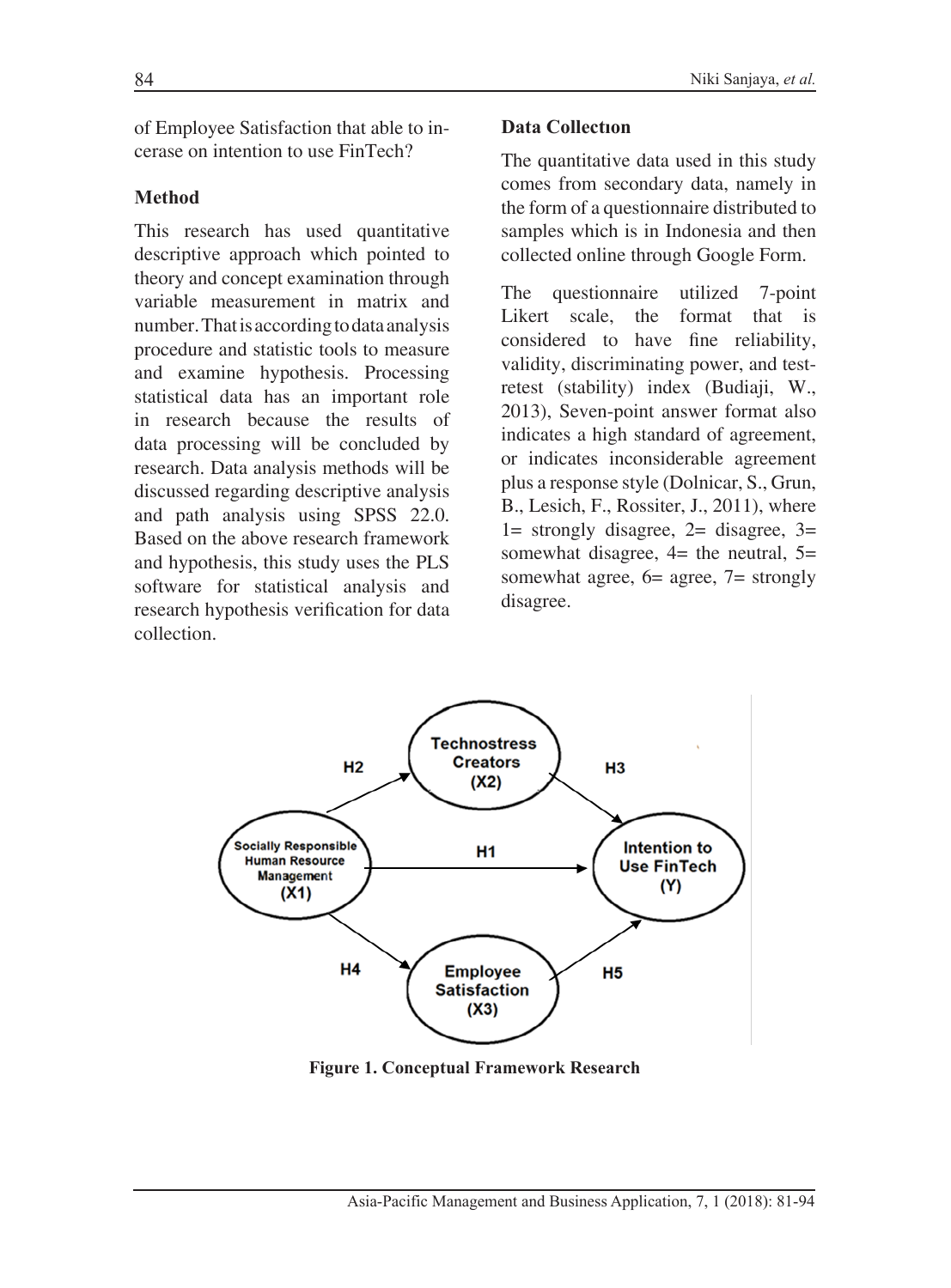#### **Populatıon and Research Sample**

Data was collected online by Google form during March-May 2018. The link to the questionnaire was spread to employees of the banking and financial companies around Indonesia. A total of 152 questionnaires were obtained for further analysis. The number of participant is appropriate according to Hair, J.F., Hult, G. T. M., Ringle, C. M., & Sarstedt, M. (2014) when the model has seven construct or less, the minimum sample size suggested is 150. Before the actual data collection, the author encountered several obstacles, such as the uneven knowledge of FinTech, the difficulty for some younger worker to understand certain terms, some sensitive questions on demographic questions about salary, length of service, and email address grab. Therefore, the final criteria of the sample collected were:

- 1. Working in the banking sector and multi-finance in Indonesia.
- 2. Over 18 years old, the productive age used as a benchmark to start work in general.
- 3. Refers to the city of DKI Jakarta, as the state capital city of Indonesia, expected to have salary above regional minimum wage, Rp. 3,000,000. (Detikfinance, 2018)

| Characteristic        | Frequency |  |
|-----------------------|-----------|--|
| <b>SECTOR</b>         |           |  |
| Public                | 13.8%     |  |
| Private               | 86.2%     |  |
| <b>GENDER</b>         |           |  |
| Male                  | 40.8%     |  |
| Female                | 59.2%     |  |
| <b>AGE</b>            |           |  |
| $21 - 24$             | 6.5%      |  |
| 25-34                 | 61.2%     |  |
| 35-44                 | 11.2%     |  |
| 45-54                 | 20.4%     |  |
| 55-64                 | 0.7%      |  |
| >64                   | $0\%$     |  |
|                       |           |  |
| <b>MARITAL STATUS</b> |           |  |
| Single                | 44.1%     |  |
| Married               | 55.9%     |  |
|                       |           |  |

#### **Result and Dıscussıon**

|  |  | <b>Table 1. Respondent Characteristic</b> |
|--|--|-------------------------------------------|
|--|--|-------------------------------------------|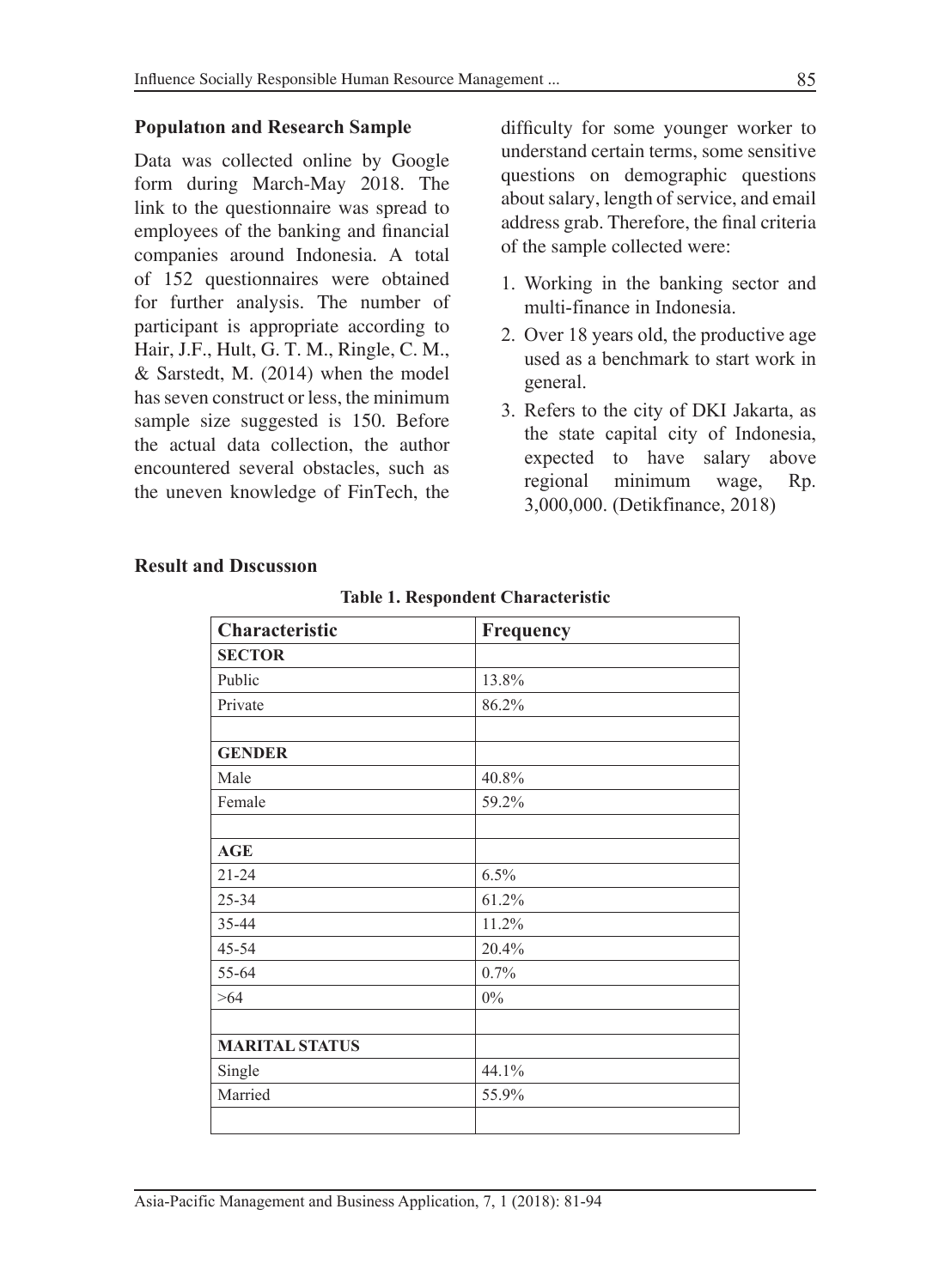| <b>EDUCATION BACKGROUND</b>      |       |
|----------------------------------|-------|
| Primary School                   | 0%    |
| Secondary School                 | 0.7%  |
| <b>High School</b>               | 3.3%  |
| Diploma                          | 2%    |
| <b>Bachelor Degree</b>           | 85.5% |
| Master Degree                    | 8.5%  |
| Doctoral Degree                  | 0%    |
|                                  |       |
| <b>JOB POSITION</b>              |       |
| Frontliner (Cust Service/Teller) | 15.8% |
| Backoffice                       | 9.2%  |
| Supervisor/Manager               | 12.5% |
| <b>Account Officer/Marketing</b> | 37.5% |
| Others                           | 25%   |
|                                  |       |
| <b>GROSS MONTHLY SALARY (Rp)</b> |       |
| $<$ 3.000,000                    | 3.9%  |
| $3,000,001 - 5,000,000$          | 17.1% |
| $5,000,001 - 8,000,000$          | 17.8% |
| $8,000,001 - 10,000,000$         | 15.8% |
| $10,000,001 - 12,000,000$        | 7.9%  |
| >12,000,001                      | 37.5% |
|                                  |       |
| <b>Work Period (Year)</b>        |       |
| $>0-5$                           | 42.8% |
| $>5-10$                          | 27.6% |
| $>10-15$                         | 5.9%  |
| $>15-20$                         | 23.7% |

Bank companies in Indonesia is known to be highly updated with the latest technological developments, ranging from ATMs, mobile banking, credit cards, debit cards, to other services that are very advanced and support the activities of its customers. However, compared to other developed countries, banks in Indonesia may not have adequate favorable human resources systems, due to the large population, high unemployment rate, and limited job vacancy. As a result, banks in Indonesia

generally prefer the recruitment system called outsourcing, rather than hiring permanent employees, as outsourcing is considered to benefit the company but unprofitable for the workers. Outsourced workers do not often have to work overtime and have the same job weight with permanent employees.

A total 200 questionnaires were distributed to the employees of banks and multifinancial companies in Indonesia through Google Form, but only 152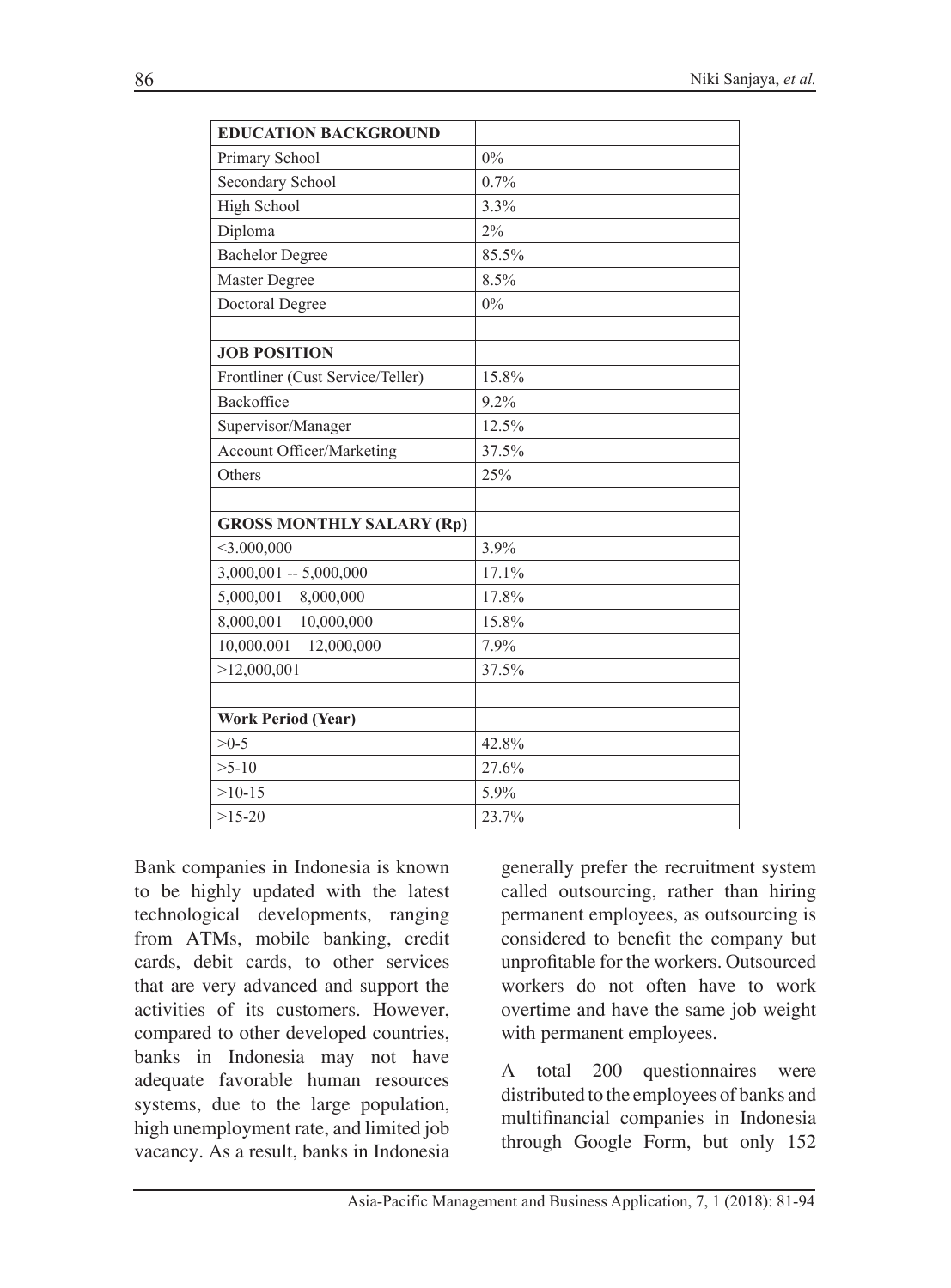were filled. Most of the participants live in Java area. The sample was consist of 90 women (59.21%), similar to the gender composition of bank employees in Indonesia. Minimum education level was bachelor degree, as some of the banks made it a condition of absolute, required by the banking sector to work. Work period was  $0-5$  years and  $> 5-10$ years is a representation of the age of respondents who are mostly aged 25-34, productive age with a working range of less than 10 years starting after graduating undergraduate. Banks seem to have started widening the reach of market by increasing the number of marketing, given that marketing is a spearhead of a company. From the summary, monthly gross salary that has reached more than Rp. 12,000,000, which is well above the minimum regional wage which is Rp. 3,000,000, may be affected by bonuses, incentives, benefits and more.

### **Descrıptıve Analysıs**

The first step in data analysis is to describe the data using descriptive statistics by SPSS 22.0. Descriptive statistics are methods related to the collection and presentation of a data cluster so as to estimate the quality of data in terms of variables, statistical summary, distribution, without probabilistic formulas (Dodge, Y., 2006).

| <b>Variables</b>             | Mean | <b>Standard Deviation</b> |
|------------------------------|------|---------------------------|
| <b>SRHRM</b>                 | 4.91 | 0.86                      |
| <b>Technostress Creators</b> | 4.18 | 0.79                      |
| <b>Employee Satisfaction</b> | 4.94 | 1.05                      |
| Intention to Use FinTech     | 5.41 | 1.09                      |

**Table 2. Mean and Standard Deviation**

The result of convergent validity examination present in this table below:

**Table 3. Convergent Validity Testing Results**

| <b>Variables</b>             | Convergent | Correlation |      |      |      | <b>Information</b> |
|------------------------------|------------|-------------|------|------|------|--------------------|
|                              | <b>AVE</b> |             | 2    | 3    | 4    | <b>Valid</b>       |
| Employee<br>Satisfaction     | 0,74       | 0.68        |      |      |      | Valid              |
| Intention to Use FinTech     | 0,62       | 0.71        | 0.79 |      |      | Valid              |
| <b>SRHRM</b>                 | 0,69       | 0.67        | 0.61 | 0.57 |      | Valid              |
| <b>Technostress Creators</b> | 0.59       | 0.65        | 0.73 | 0.54 | 0.42 | Valid              |

*Source : Processed primary data (2016)*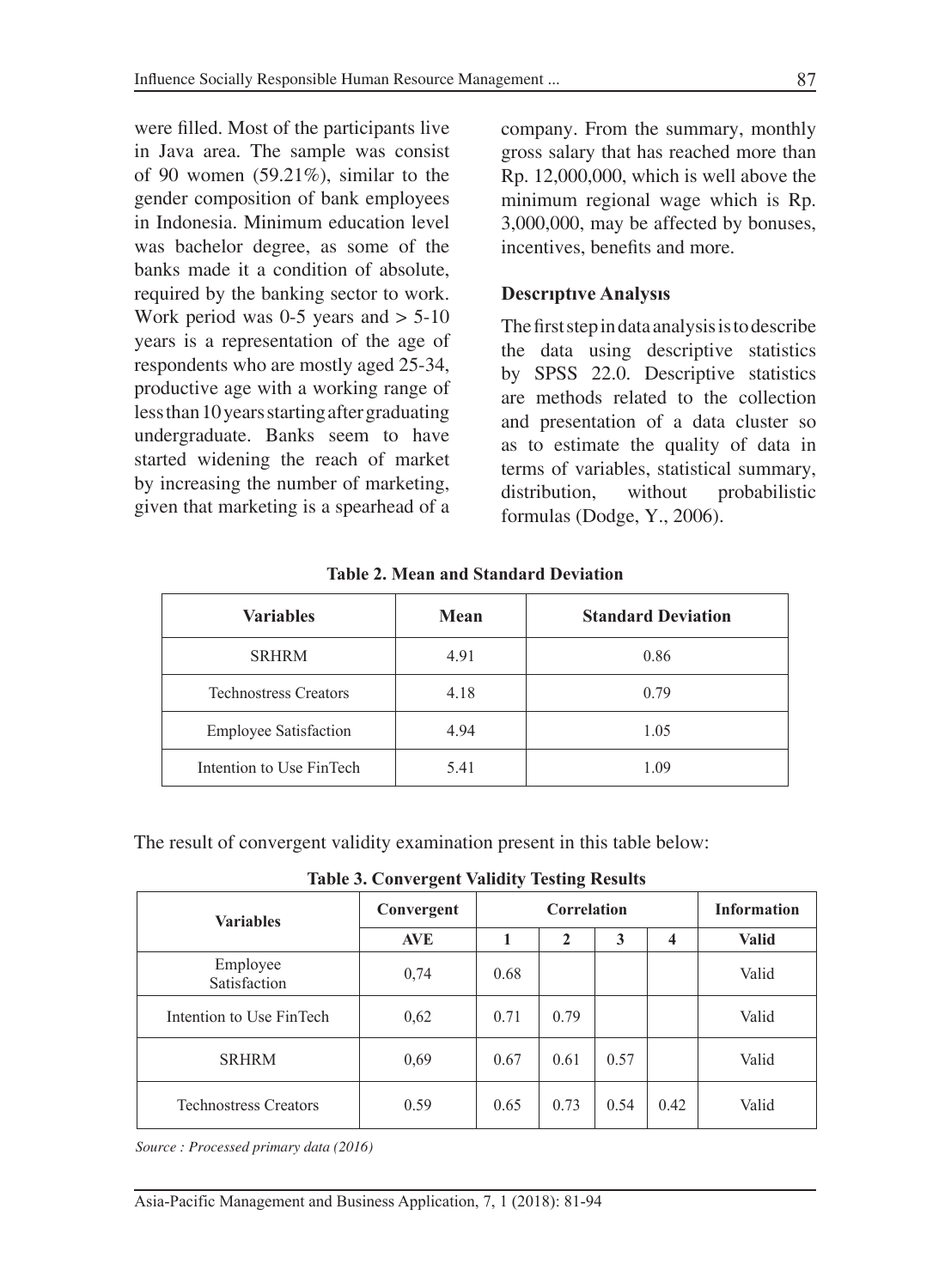Nunnally, J.C., & Bernstein, I.H. (2010) define that high convergence will be represented by ''highly correlated'' measures, whereas measures that are correlated ''near zero'' suggest weak or no convergence. AVE (Average Variance Extracted) values for all four variables ranged from .59 to .74, indicates good convergent validity, and the result of correlation and discriminant

validity, ranged from .42 to .79, indicated good results as well. In general, higher discriminant validity indicates weaker relationship between measures from different constructs.

#### **Construct reliability examination**

Examination result of composite reliability and cronbach alfa can be seen through conclusion below:

|                              | Composite<br><b>Reliability</b> | Cronbach<br>Alpha |
|------------------------------|---------------------------------|-------------------|
| <b>Employee Satisfaction</b> | 0.81                            | 0.72              |
| Intention to Use FinTech     | 0.86                            | 0.79              |
| <b>SRHRM</b>                 | 0.88                            | 0.87              |
| <b>Technostress Creators</b> | 0.85                            | 0.80              |

**Table 4. Result of Construct Reliability Examination**

*Source: Processed primary data (2016)*

Nunnally, J.C., & Bernstein, I.H. (2010) did not recommend a lower limit of reliability lower than .70, for basic research is must be estimate of .80 for the minimum score and for the important

decision is must be higher than .90. The Composite Reliability ranged from .805 to .876, Cronbach Alpha ranged from .72 to .87 indicated the scale are sufficiently reliable.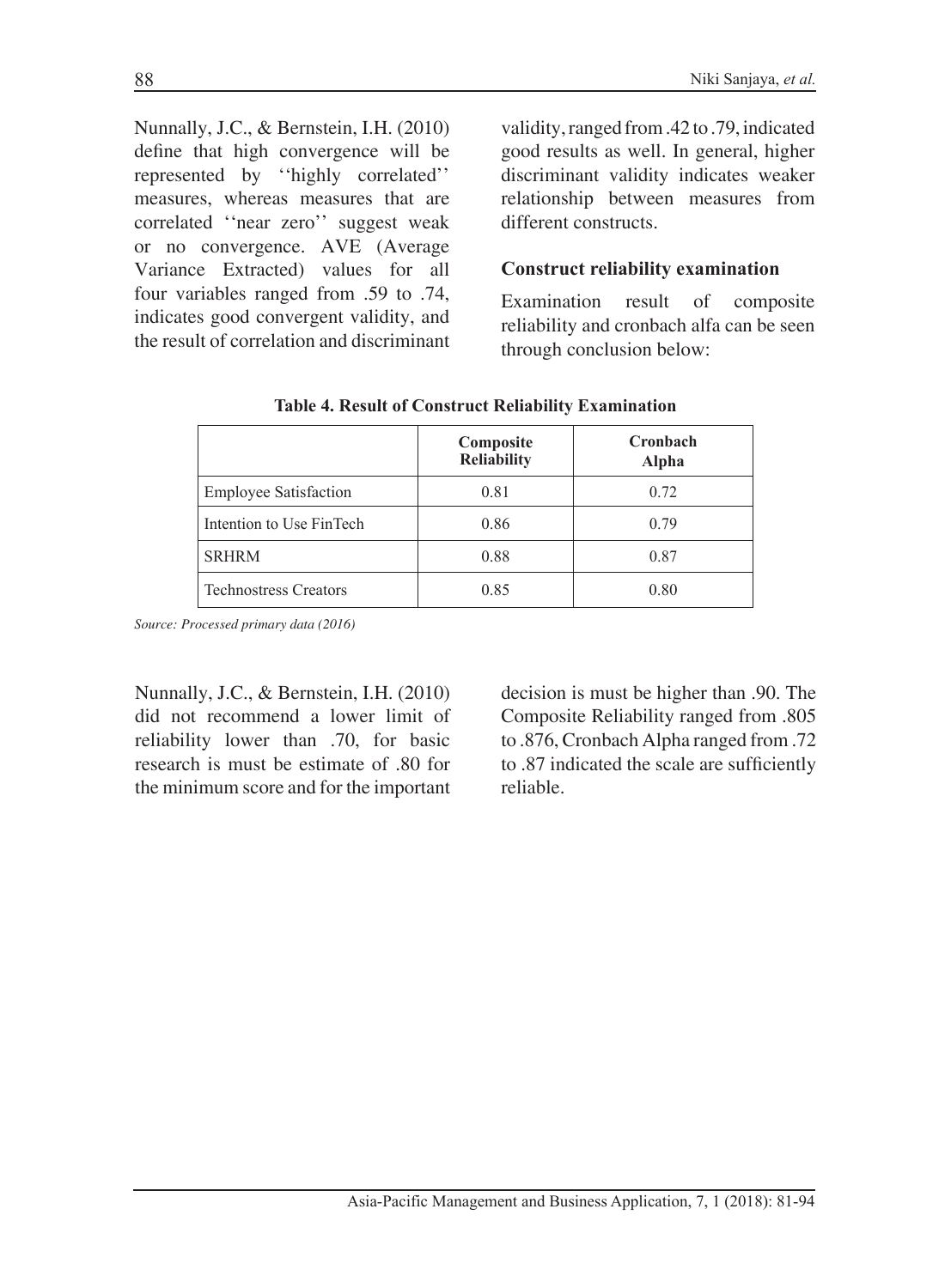### **Partial Least Square (PLS) Analysis**

### **Path Diagram Development**



**Figure 2. Goodness of Fit Inner Model**

### **Hypothesis Examination**

Significance examination used for examining presence or absence of exogenous variabel influence toward endogen variable. Criteria examination stated that if the score of T-statistic  $\geq$ 

T-table (1.96), exogenous variable will significantly influence endogen variable. Significance examination result can be seen in the table below.

| <b>Hypothesis</b> | Exogenous Variable           | Endogen<br>Variable                | Coefficient<br>(Standardize) | P-Value<br>(Unstandardize) | Remark   |
|-------------------|------------------------------|------------------------------------|------------------------------|----------------------------|----------|
| Hypothesis 1      | <b>SRHRM</b>                 | Intention to Use<br>FinTech        | $-0.154$                     | 0.067                      | Accepted |
| Hypothesis 2      | <b>SRHRM</b>                 | <b>Technostress</b><br>Creators    | 0.517                        | 0.118                      | Accepted |
| Hypothesis 3      | <b>Technostress Creators</b> | Intention to Use<br>FinTech        | 0.512                        | 0.112                      | Accepted |
| Hypothesis 4      | <b>SRHRM</b>                 | Employee<br>Satisfaction           | 0.136                        | 0.060                      | Accepted |
| Hypothesis 5      | <b>Employee Satisfaction</b> | Intention to Use<br><b>FinTech</b> | 0.082                        | 0.042                      | Accepted |

**Table 5. Hypothesis Examination Result**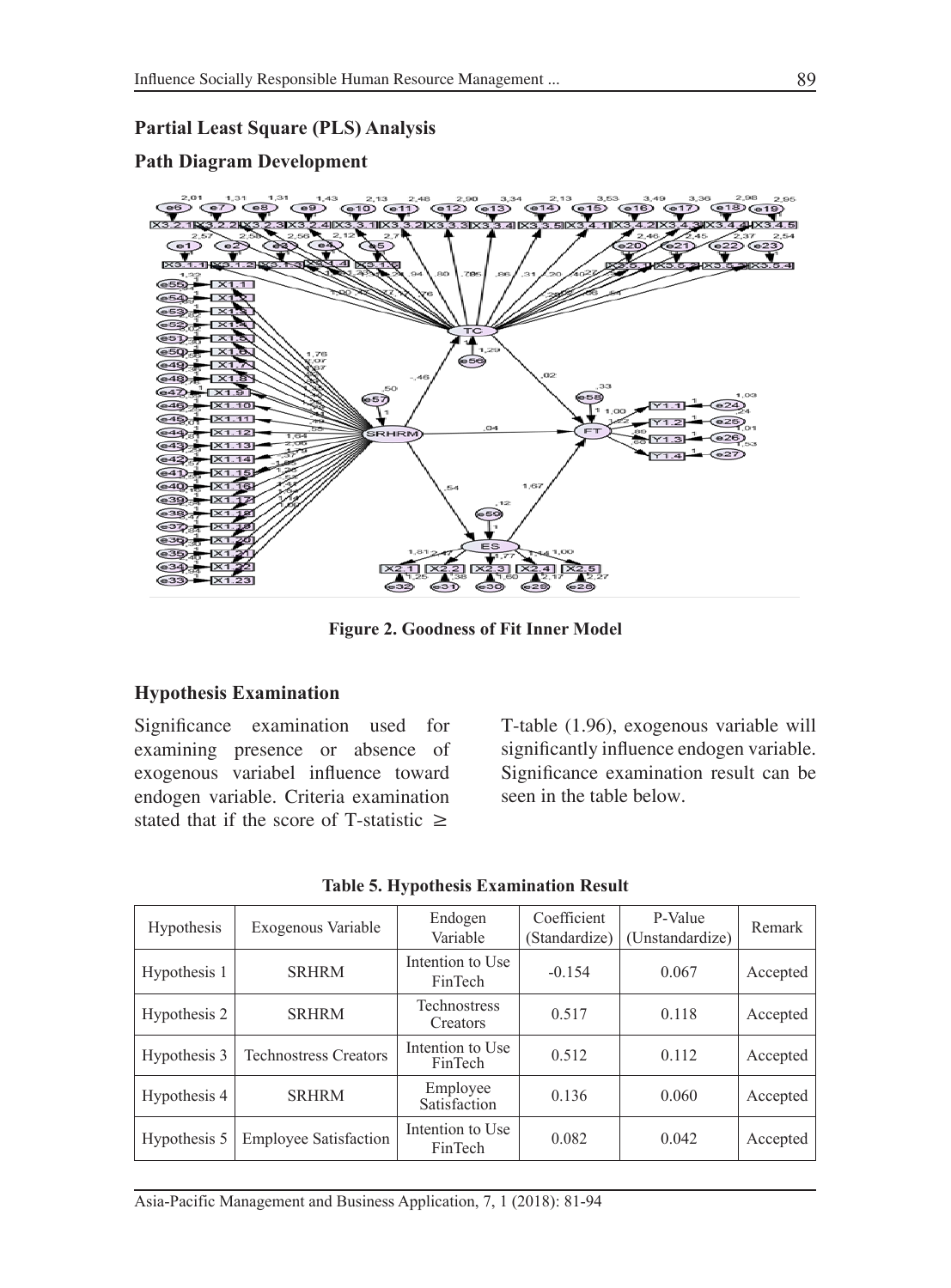All hypotheses were accepted. Support for SRHRM has a direct positive effect on intention to use FinTech is consistent with the finding from Rahman, M.A., Qi, X.,& Jinnah, M.S., (2016), who also focused in the banking and finance sector, took an implementation case in a large scale factory, and by providing opportunities for the targeted employees and ensuring them to work with the IT. SRHRM has a direct positive effect on Technostress Creators was supported, similar to Tak, O.S, & Park, S. (2016), who found that technostress may resulted from the use of new technologies even after work and during holidays. With regards of proven that Technostress Creators has a direct positive effect on intention to use FinTech was supported, the result was consistent the finding from Tu, Q., Wang, K., & Shu, Q. (2005), who defined about factors that create stress from the use of ICT.

Transaction based model of technostress that included employee satisfaction and intention to use FinTech is similar to what Tak, O.S, & Park, S. (2016) found, but not supported by finding from Patel, M., Doku, V., and Tennakoon, L. (2003), who found a negative association between technostress creators and performance. The development of technology is inevitable, the employees are demanded quickly responsive and follow all the technological developments that exist in each company, but also can't be denied the stress felt by some people because they feel unable to follow it. Participation of the company in its CSR step is able to cope with the technostress, maintain employee satisfaction and increase the enthusiasm of employees to keep using and trying to be good at handling FinTech and able to learn more.

# **Conclusıon**

The summary of research findings can be shown as follows:

1. The results on this study indicate that SRHRM has an influence on the intention to use FinTech. Dynamic SRHRM will be able to increase the use of FinTech. In Indonesia, it is evidenced by the fact that CSR is manifested indirectly in reducing unemployment in Indonesian society. FinTech, like online transportation, is able to become a plattform to make money without special work ties and with a more flexible time. unemployed people were helped by the ease of work and the money income system that was considered very feasible with a simple work procedure, moreover able to accommodate a fairly wide age range just enough for residents who had obtained a resident card and driver's license, were considered eligible to work. besides, gender does not affect men and women can do that things. Technological advances in the financial sector have not always had a positive impact. In fact, the use of financial technology (FinTech) actually increases the risk of money laundering crimes. Because there are still many regulatory loopholes in the information and technology-based service system. there are still many FinTech rule vacancies for financial sector supervisors, namely BI and the Financial Services Authority/ *Ototitas Jasa Keuangan* (OJK). The regulation is still low, especially the standardization of the payment transaction system. In addition, there is no obligation for the FinTech industry as a service provider to report the findings of suspicious transactions.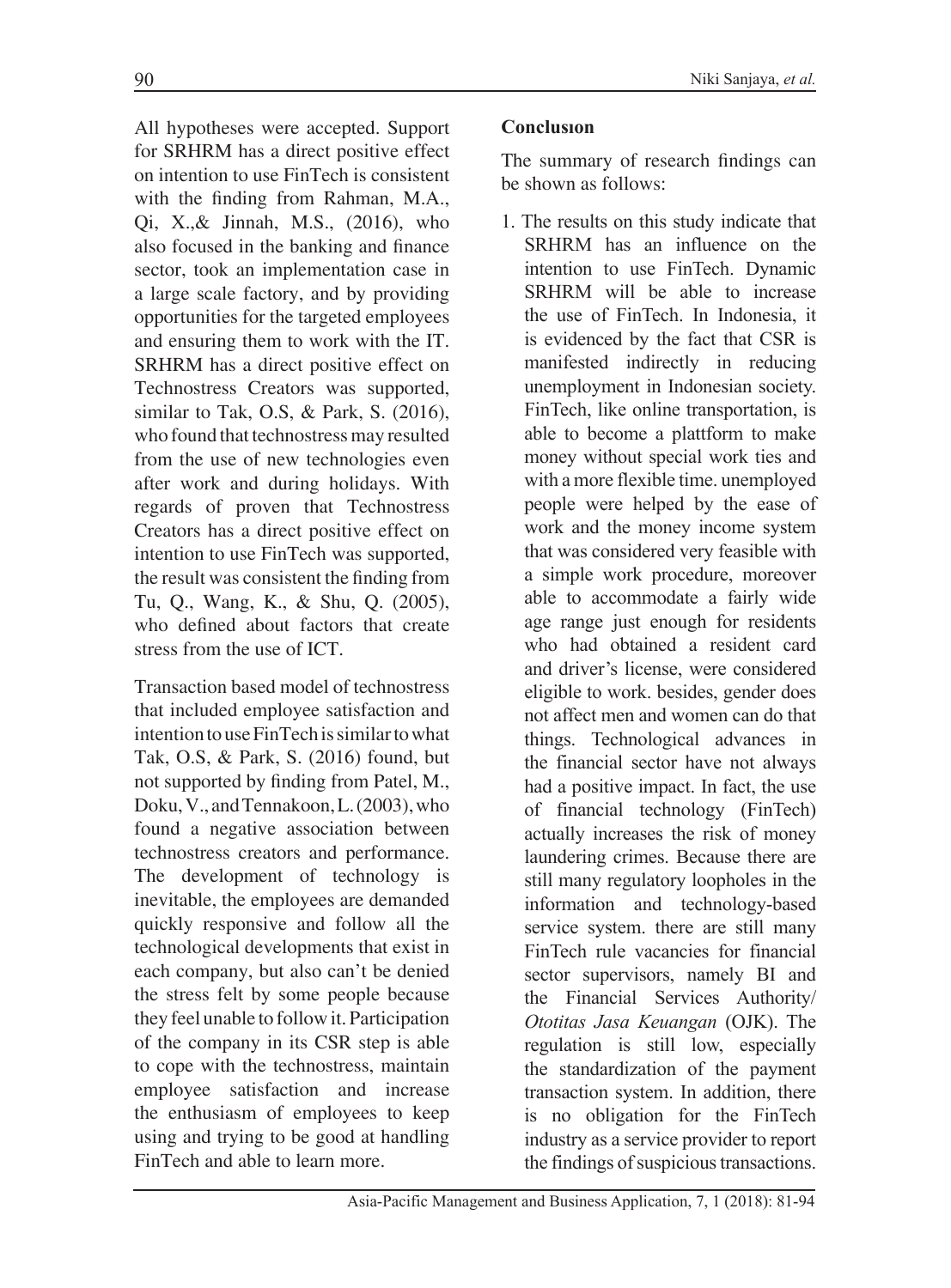- 2. The results on this study indicate that SRHRM has an influence on Technostress Creators. The existence of a good work environment and attractive benefits received by employees each month will be able to reduce stress, especially due to the obligation of employees to adapt with the newest technological developments that are applied to the company. in this study, the age range of 25 - 34 years old was the highest number of respondents, which proved that in this age range it is still possible to accept something new, especially in the field of technology, so that it does not become a major obstacle that can lead to stress caused by technology or Technostress.
- 3. The results on this study indicate that Technostress Creators has an influence on the intention to use FinTech. Wriggling FinTech is also inseparable from two phenomena that drive momentum. The first phenomenon is the banking crisis that hit the world in 2008. Another phenomenon is making the start-up infrastructure more affordable, so the barrier to entry for new entrants in the financial industry is lower. FinTech industry is developing very rapidly, and starting with internet banking services, companies in this sector have increased their capabilities and financial services offered. Machine learning and artificial intelligence seem to open new lines in all industries and the alternative financial sector seems to also benefit greatly from that. Alternative banking institutions are starting to use FinTech services to improve their services and offer more personalized packages, but also

better, more comprehensive, faster infrastructure, which contributes to creating a more personal and easy experience for end consumers. In the FinTech sector, Big Data can be used to anticipate customer behavior, but also to create strategies and protective policies for banks and alternative financial institutions from around the world. Big Data helps banks and other financial institutions to better understand each customer's shopping habits, but also their usual online patterns.

- 4. The results on this study indicate that SRHRM has an influence on Employee Satisfaction. along with the development of the era of CSR will also experience many developments and differences will also begin to appear between conventional and modern CSR. Conventional CSR focuses on forms of responsibilities, starting from doing activities that can improve community welfare and environmental improvement, scholarships for underprivileged children, funding for maintenance of facilities general, donations for particular social community in nature and is useful for many people, especially the people who are located around the company is located, and another unprecedented year ahead. Good SRHRM will improve employee job satisfaction and encourage better performance.
- 5. The results on this study indicate that Employee Satisfaction has an influence on Intention to use FinTech. The trigger for the threat of reducing the number of employees was triggered by the increasingly sophisticated use of FinTech in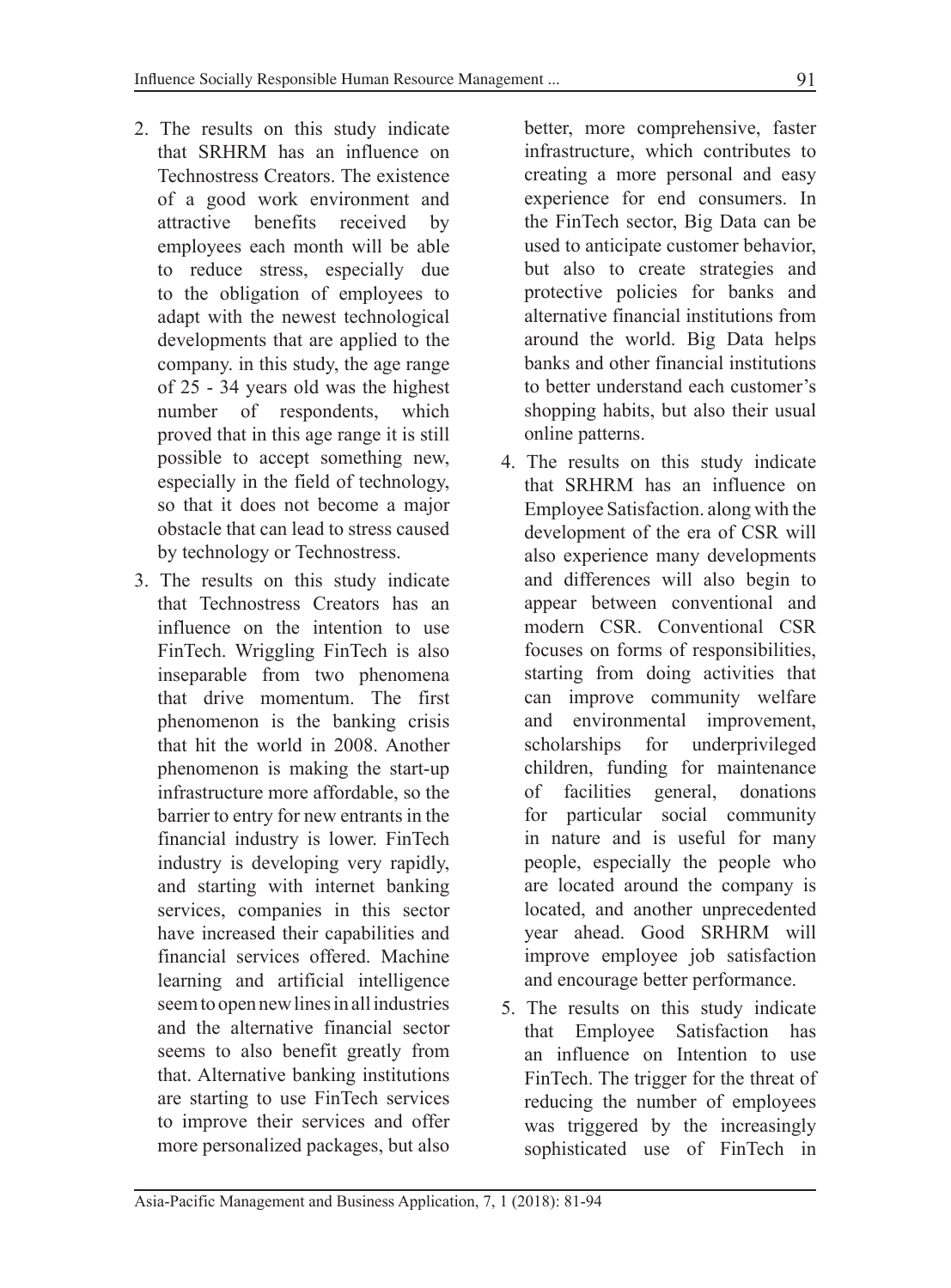financial institutions especially the banking sector. So that the tasks that have been handled by employees, in the future those tasks will be replaced by automatic machines such as tellers, ATM cash deposits, auto debit, mobile banking, SMS banking and others. it does not affect performance and worries employees because they think they will get a special policy from the company to anticipate this.

## **Suggestıons**

# **For Company**

Reducing technostress not only increases individual productivity. If productivity increases, it can be concluded that job satisfaction also increases, but technostress can't be removed just because the company must always continue to accept changes in innovation for the achievement of efficiency.

Researchers define a threat to job losses that are felt by employees on the development of existing technology, this may be due to the growing issues in Indonesia on the replacement of several positions in the banking, especially on the position of Frontliner by machines. If this problem can't be avoided, the company may look for other ways to move the position of Frontliner employees into other departments, such as marketing, as such kind of position is less likely to be replaced with sophisticated technology, due to the need for marketers to negotiate, and establish good relationships with customers and others.

Dealing around with intensive staffing system, especially for employees in certain divisions who are very sensitive facing the newest technology.

### **For Future Research**

A sufficiently large sample size is also necessary to produce results among variables that are significantly different (Tarafdar, M., Pullins, E.B., & Ragu-Nathan, T.S., 2015). Respondents in this study was only 152 people, thus further research may need to recruit more participants so as to achieve maximum results. Further research is expected to examine with different variables, such as work attitude, work productivity and others.

Find some supporting data relating to organizational culture and the application of applicable CSR in the company until then it can be linked to the results obtained given that each company is a company in the same sector but has different policies.

Developing relationships between research variables in a wider scope and relevance to current issues

## **Notes on Contributors**

**Niki Sanjaya** He is a Graduated Student in Faculty of Economics and Business, University of Brawijaya.

**Ben-Roy Do** is the assistant professor at National Central University, Taiwan. He handles for many research and courses focus on Organizational Behavior, Human Resource Management, Managerial Psychology, Psychometrics. He gained his master at Columbia University and his doctoral in University of Illinois at Urbana-Champaign. He has written many research paper like "Exploring the relationship between human resource flexibility, organizational innovation, and adaptability culture"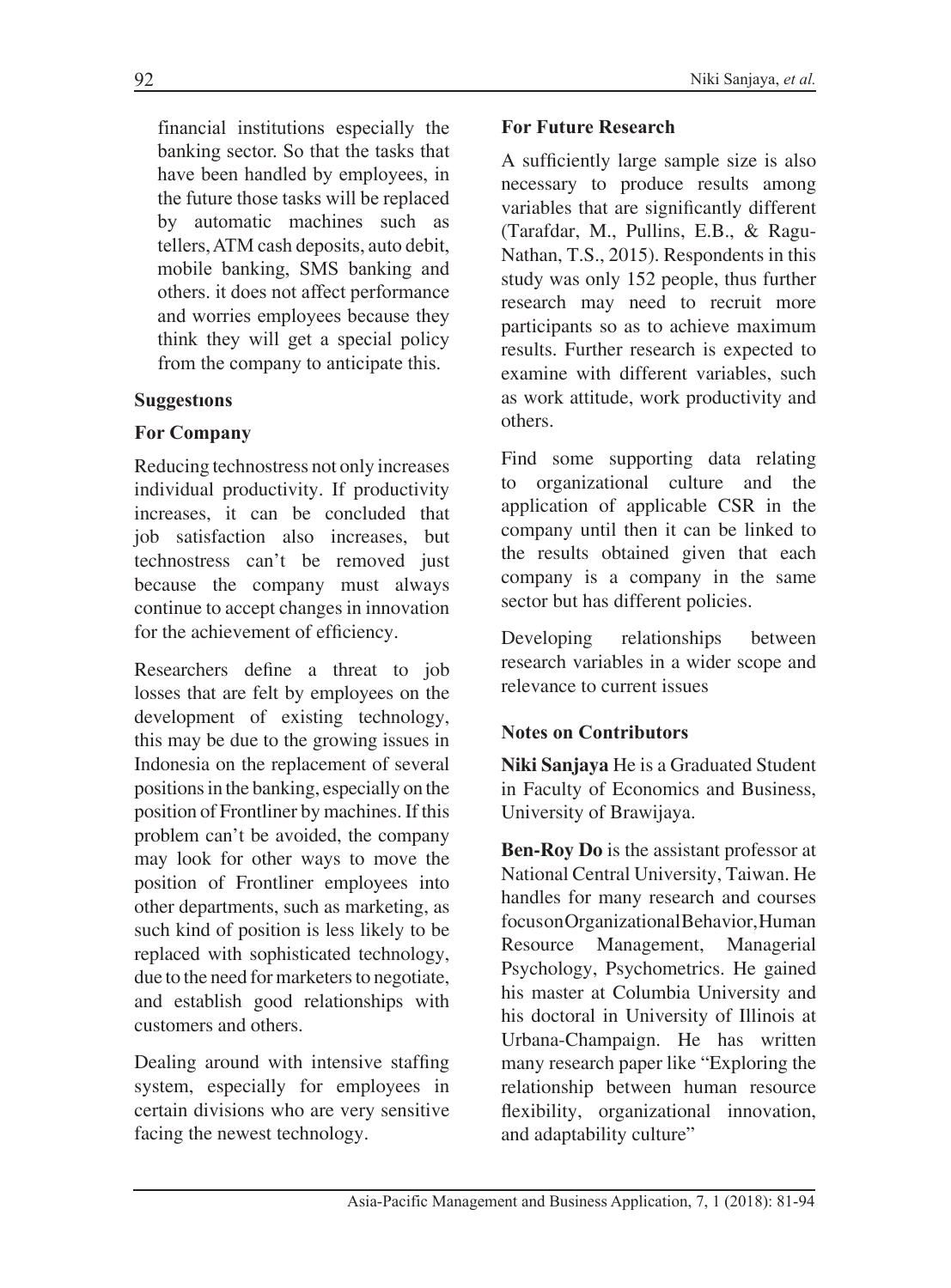**Ubud Salim** He is a Professor in Management Department at the Faculty of Economics and Business, University of Brawijaya Malang, Indonesia. His research interests are in Strategic

## **References**

- Ahmer, Z. (2013). Adoption of human resource information systems innovation in Pakistani organizations. *Journal of Quality and Technology Management, IX*, 25–50.
- BII. (2016). Nearly half of financial services employees fear tech will take their jobs http:// www.businessinsider.com/ nearly- half-of-financialservices-employees- fear-techwill-take-their-jobs-2016-10).
- Budiaji, W. (2013). The measurement scale and the number of responses in Likert scale. *Journals of Agricultural Science and Fisheries, 2*(2), 127-133.
- Cooper, C.L.; Dewe, PJ.; &O'Driscoll, M.P. (2001). *Organizational Stress: A Review and Critique of Theory, Research, and Applications*. Thousand Oaks, CA: Sage
- Dodge, Y. (2006). *The Oxford dictionary of statistical terms* (p. 111). New York: Oxford University Press.
- Dolnicar, S., Grun, B., Lesich, F., Rossiter, J. (2011). Three good reasons not to use five and seven point Likert items. Faculty of Commerce and Business,University of Wolonggong, Australia. http:// ro.uow.edu.au/commpapers/775.

Management and International Business

**Wahdiyat Moko** He is a Lecture in Faculty of Economics and Business, University of Brawijaya.

- GSMA. (2017). State of the industry report on mobile money: Decade Edition 2006- 2016:p.76. http://www.gsma.com/ mobilefordevelopment/wpcontent/ uploads/2017/03/.GSMA\_Stateof-the-IndustryReport-on-Mobile-Money\_2016.pdf.
- Haines, V. Y., & St-Onge, S. (2011). Performance management effectiveness: Practices or context? Th*e International Journal of Human Resource Management, 2*3(6), 1158–1175.
- Hair, J.F., Hult, G. T. M., Ringle, C. M., & Sarstedt, M. (2014). *A Primer on Partial Least Squares Structural Equation Modeling (PLS-SEM)*. Sage Publications Inc.
- Iqbal, M. (2017). FinTech dan Bank: Pesaing atau Masa Depan Keuangan?. http://www. republika.co.id/berita/ekonomi/ FinTech/17/12/21/p1aftp408- FinTech-dan-bank-pesaing-ataumasa- depan-keuangan
- Leong, C., Tan, B., Xiao, X., Chian, F.T., & Sun, Y. (2017) Nurturing a FinTech ecosystem: The case of a youth microloan startup in China. *International Journal of Information Management, 37*, 92–97.